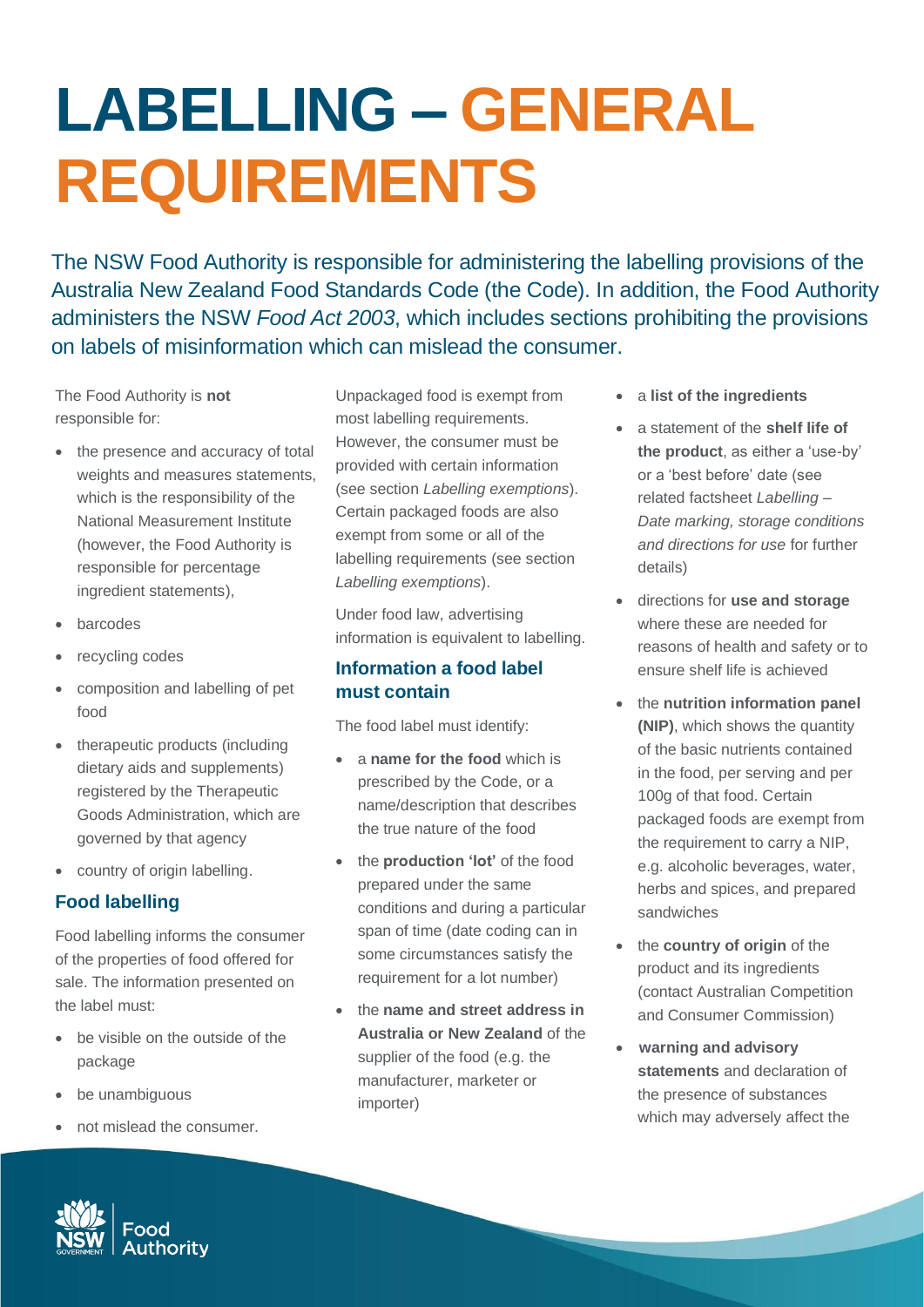health of people with allergies and food sensitivities (see related factsheet *Food allergies and intolerances*).

## **Portion-packed foods**

Retail businesses often purchase bulk-packed foods, such as cheese wheels, smallgoods, nuts and pulses, which are then divided into portions and repackaged on their premises. The retailer displays these foods in self-service cabinets. Although portion-packed foods require labelling information (as listed above), there are some additional options available to retailers to comply with the Code. Retailers may choose to:

- attach a label to each portionpacked food, or
- display labelling information on a sign/booklet or tearaway pamphlet near the portionpacked food. The information must be legible and the consumer should be able to readily identify the portionpacked food to which the information relates. Information that may change frequently or is essential to protect consumer safety (for example, the use-by date, lot code, storage conditions, allergens) should be declared on a label that is attached to the portion-packed food.

### **Labelling exemptions**

Some food offered for retail sale is exempt from general labelling requirements. Exemptions apply if the food is:

- unpackaged
- in an 'inner' package, not designed for sale without the outer package
- made and packaged on the premises from which it is sold:
- for a food to be considered 'made' as well as 'packaged' on the premises, it must have been processed on the premises in a way that has changed the nature of the food, before packaging the food on the premises. Merely dividing and repackaging portions of food from bulk to individual smaller pieces for sale does not in itself qualify the food for a labelling exemption
- packaged in the presence of the purchaser:
- a retailer may sell food without a label on the package where the customer witnesses the packaging of the food, so that any questions about the food can be put to the person serving the food for sale
- packaged food displayed in an assisted service cabinet which requires food to be served on request from the purchaser
- whole or cut vegetables and fruit, in a package which displays the nature and the quality of the food (sprouting seeds are excluded from this exemption)
- delivered packaged and ready for consumption at the order of the consumer
- sold at a fundraising event (see related factsheet *Food safety*

*requirements for charitable and not-for-profit organisations*).

Even exempt food must comply with the requirement for the various warning statements required by the Code for safety reasons and also for foods that are genetically modified or irradiated.

With the exception of the presence of royal jelly, genetically modified foods and irradiated foods, this requirement can be met either by displaying the required information in conjunction with the food (mandatory for royal jelly) or providing the information to the purchaser on request.

#### **More information**

• This information is a general summary and cannot cover all situations. Food businesses are required to comply with all of the provisions of the Food Standards Code and the *Food Act 2003* (NSW).Visit the Food Authority's website at

[www.foodauthority.nsw.gov.au](http://www.foodauthority.nsw.gov.au/)

- Email the helpline at [food.contact@dpi.nsw.gov.au](file://///safefood.lan/FILESERVER/CIE/Local%20Government%20Unit/FACTSHEETS/2020%20REVIEW%20PROJECT/food.contact@dpi.nsw.gov.au)
- Phone the helpline on 1300 552 406
- Refer to the labelling information in Part 1.2 of the Food Standards Code: [www.fsanz.com.au](http://www.fsanz.com.au/)
- Visit the Therapeutic Goods Administration's website: [www.tga.gov.au](http://www.tga.gov.au/)
- Visit Australian Competition and Consumer Commission [www.accc.gov.au](http://www.accc.gov.au/)